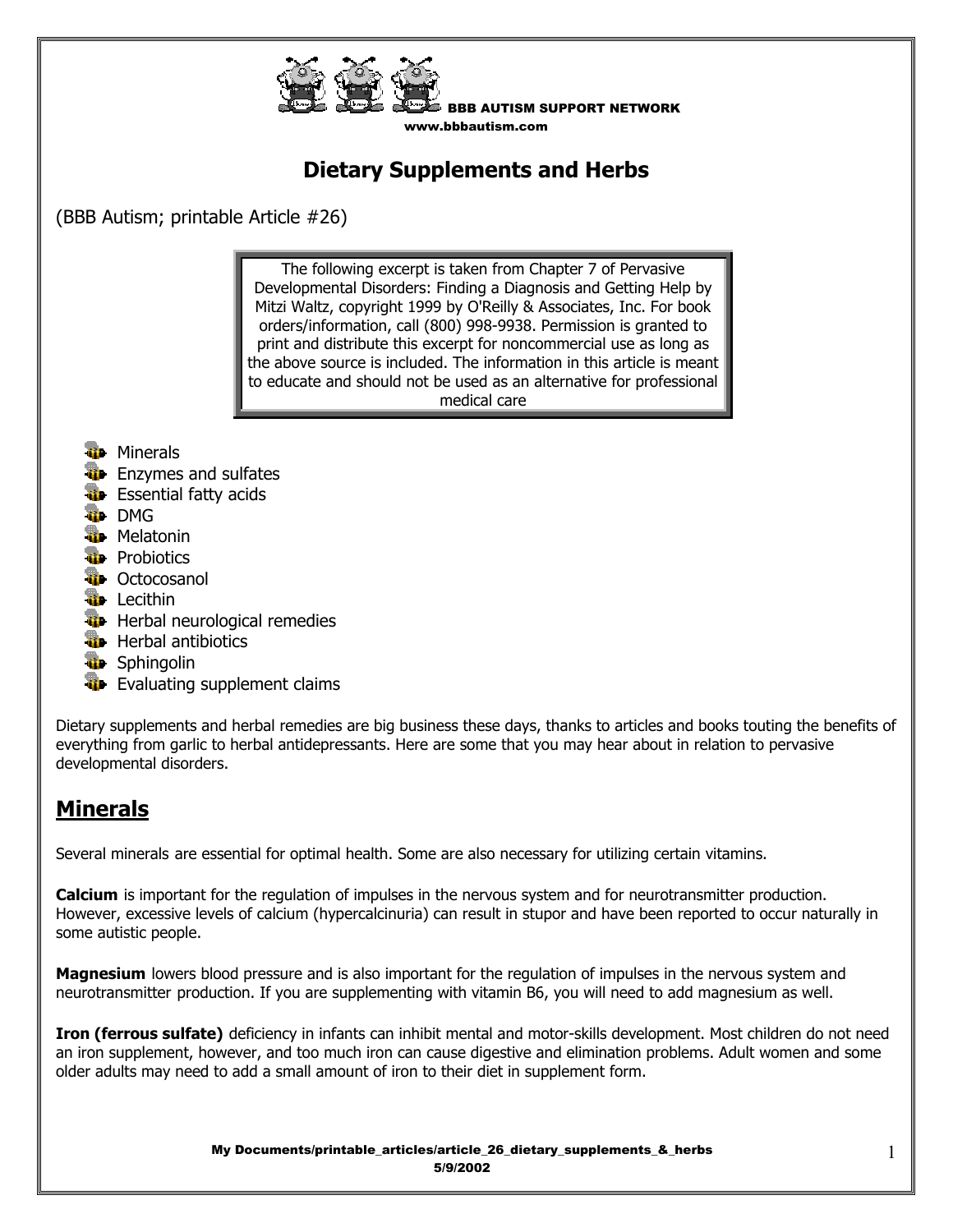

## **Enzymes and sulfates**

**Enzymes** are produced in the human digestive tract to digest various types of food. Protease acts on protein, amylase on carbohydrates, lipase on fats, pectinase on pectins (found in some fruits and other foods), and cellulase on fiber.

Other enzymes are produced to detoxify the body. One study, and some subsequent clinical research, has shown that many people with autism have lower than normal detoxification enzyme activity. 1. This activity, which relies on a steady supply of sulfate, is essential for maintaining the GI tract's mucous membrane and for moving toxins out of the body through hydrolation. If the mucous membrane in the gut is in good shape, the brain will be protected from a buildup of phenolic compounds, which can interfere with neurotransmission. If it is not, nervous-system problems can ensue.

2. Some people with a documented sulfation problem take the enzyme methyl sulphonyl-methane (MSM, or sulfur), which they believe may help them produce the sulfate. It is hard to digest, however. In addition, commercially available MSM is derived from dimethylsulfoxide (DMSO), a substance that has been touted as a boon for so many conditions that one might rightfully be cautious about trying a derivative.

Others have added the amino acid N-Acetyl-Cysteine (NAC), which is also said to have antispasmodic qualities. Another recommendation is taking frequent Epsom salts (hydrated magnesium sulfate) baths. Neither of these approaches is proven to work, but the baths are certainly relaxing and harmless, and some patients do seem to improve as a result. For those who would like to try the Epsom salts approach, one parent who achieved positive results with her child (reduced oppositional behavior and improved language skills) recommends using one and a half to two cups of Epsom salts per daily bath. "Sulfur (Epsom salts) improved socialization," says Holly, mother of three-year-old Max (diagnosed PDD-NOS).

Researchers have noted that dairy and gluten digestion difficulties would be expected in people with low sulfation, lending credence to the gluten-free/casein-free diet approach for these individuals.

Food items that are high in phenols might also be removed from the diet with beneficial results. Among the many phenols are tannin, which gives tea and persimmons their tang; quercitin, found in green beans and rhubarb; and coumarin, found in cabbage, radishes, and spinach. Other items high in phenols include apples, grapes, avocados, and other fruits; some artificial food colorings; many spices, such as cloves and sassafras; some preservatives, particularly the ubiquitous BHA and BHT; some herbs used in antioxidant compounds and teas, including grapeseed oil and comfrey tea; chocolate, coffee, and red wine.

Phenols are also used in many manufacturing processes, cleaning products, insecticides, plastics, and chemical compounds. These products and their fumes should be avoided by people with extreme sensitivity to phenols.

## **Essential fatty acids**

The essential fatty acid (EFA) **linoleic acid** and its derivatives, including **gammalinolenic acid (GLA), dihomogamma-linolenic acid (DGLA), and arachidonic acid (AA)**, are also **called omega-fatty acids**. These substances come from animal fats and some plants. Another type of EFAs, omega-3 fatty acids, are found almost exclusively in fish oils. As the "essential" in their name implies, these substances are needed to build cells and also to support the body's anti-inflammatory response. They are the "good" polyunsaturated fats that improve cardiovascular health when substituted for the "bad" saturated fats.

The heart and blood vessels aren't the only beneficiaries of EFAs, however. People with autoimmune diseases that involve the nervous system say EFAs are very helpful in reducing symptoms, and there is some research to back them up. EFAs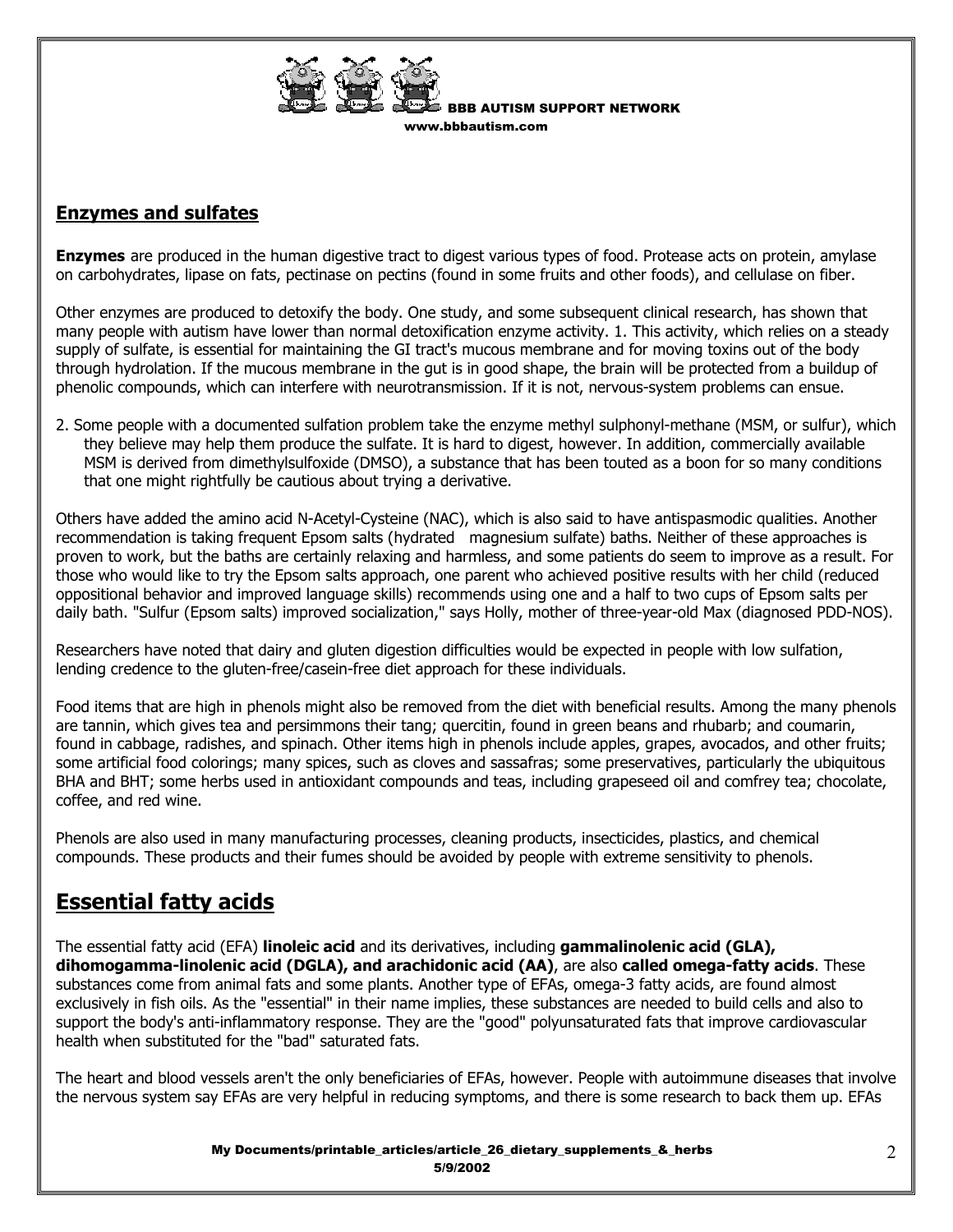

appear to help the GI tract resist and repair damage, probably by restoring the lipid cells. Recent research in psychiatry has even found that omega-3 fatty acids can act as a mood stabilizer for some people with bipolar disorder. Researchers believe that a proper balance between omega-3 and omega-6 fatty acids is also important for optimal health.

**Evening primrose oil (EPO)** is one of the best EFA sources around, and has become a very popular supplement as a result. Other plant sources for omega-6 fatty acids include borage oil, flax-seed oil, and black current seed oil. The omega-6 fatty acids in evening primrose oil have been reported to lower the threshold for frontal-lobe seizures, however, so people who have seizures should exercise caution. All are available as gelatin caps.

**Efamol and Efalex** (http://www.efamol.com/about/about.html) are brand-name EFA supplements made by Efamol Neutriceuticals, Inc. Efalex was specifically created to treat developmental dyspraxia in the UK and is widely touted as a supplement for people with ADD or ADHD as well. Efalex contains a mix of omega-3 fish oil, omega-6 EPO and thyme oil, and vitamin E. Efamol, marketed as a treatment for PMS, combines EPO; vitamins B6, C, and E; niacin zinc and magnesium. Both of these commercial EFA supplements are now available in the US and Canada as well, and can be purchased by mail order. Unlike many supplements manufacturers, Efamol adheres to strict standards and also sponsors reputable research.

**EicoPro**, made by Eicotec, Inc., is another brand-name EFA supplement you may hear about. It combines omega-3 fish oils and omega-6 linoleic acid. Eicotec is another supplements manufacturer known for its high manufacturing standards.

**Monolaurin** is made by the body from lauric acid, medium-chain fatty acid that is found in abundance in coconuts and some other foods, including human breast milk. It is known to have antibacterial and antiviral properties. Monolaurin may be the active ingredient in colostrum, the "pre-milk" all mammals produce to jump-start a newborn's immune system. Cow colostrum is actually available in supplement form in some areas.

**NutriVene-D** is a supplement, created for people with Down's syndrome that mixes EFAs, vitamins, and other substances.

It's great if you can get your EFAs in food. Low-fat diets are part of the reason some people, especially those who are trying to lose weight, may not get enough. Many cold-pressed salad oils, including safflower, sunflower, corn, and canola oils, do contain EFA. When these oils are processed with heat, however, it may destroy or change the fatty acids. Oily fish are another great source, although, again, cooking may be a problem (and not everyone is a sushi fan).

## It is possible to have lab tests done that can discern EFA levels?

"Our son's essential fatty acids were abnormal. Some were too high and others too low. His iron and copper levels were high. Supplements include evening primrose oil, laktoferron, many vitamins, etc. Our son's supplements cost about \$250 per month". --Joe, father of seven-year-old Kyle (diagnosed PDD-NOS with autistic features)

Diabetics may experience adverse effects from too much EFA, and should consult their physician before supplementing with EFA products.

**DMG**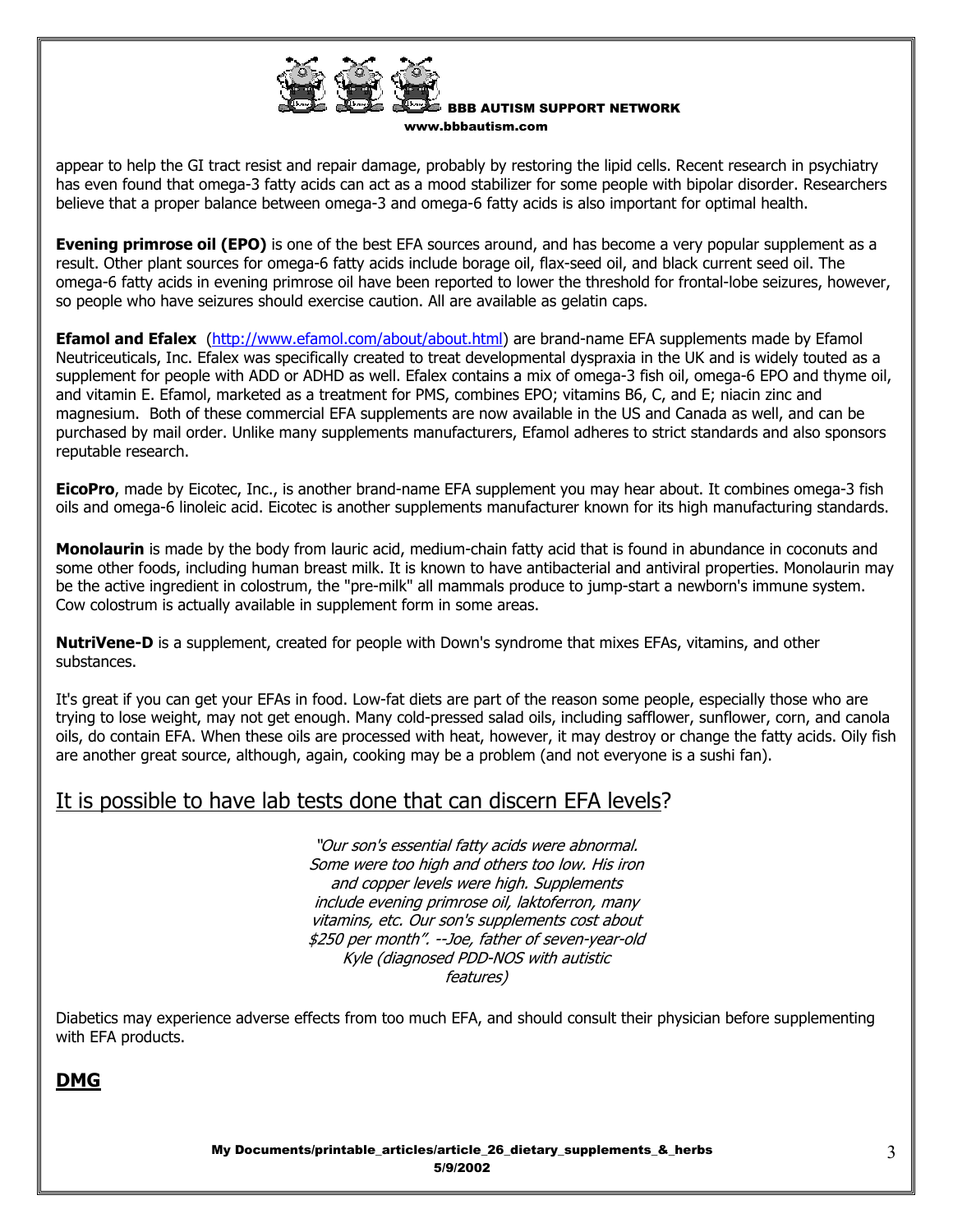

BBB AUTISM SUPPORT NETWORK www.bbbautism.com

**Dimethylglycine (DMG, calcium pangamate, pangamic acid, "vitamin B15")** is a naturally occurring amino acid that may help some people with autistic spectrum disorders with speech production, increased stress tolerance, seizure reduction, and immune-system strengthening. Studies have been done in Russia and Korea with positive results for between half and 80 percent of the children given DMG, although they were not double-blind studies. New research results about the efficacy of DMG for people with autism are expected to be released soon.

> "We have only used DMG for speech, and B6/magnesium. We are seeing improvements in both Nicole's articulation and in her ability to put sentences together. She has gained quite a few new words, and is attempting to place them in short sentences, whereas before she only used single words and more of a pull-and-point method. She definitely is trying harder to "say the words!"" --Robin, mother of five-year-old Nicole (diagnosed mild autism)

DMG changes the way your body uses folic acid, so you may need to supplement it with that vitamin. Increased hyperactivity may result from a lack of folic acid when taking DMG.

### **Melatonin**

**Melatonin (MLT)** is produced by the pineal gland and is responsible for helping the body maintain sleep and other biochemical rhythms. Studies have shown a deficiency or aberrant production of this hormone in autistic subjects, 3 and indeed, at least half of all people with autism have sleep disorders. Melatonin supplements given about half an hour before bed may be useful for addressing these problems. The effect may not be lasting, however. "Using melatonin for sleep worked awesome at first; now it is iffy," says Lesley, mother of three-year-old Danielle (diagnosed PDD-NOS).

#### **Probiotics**

As the name indicates, probiotics are intended to counteract the harmful affects of antibiotics. As most people who have taken a course of penicillin know, these valuable medications can cause digestive distress even as they heal infection. Probiotics are substances that attempt to restore the friendly intestinal cultures that help us digest our food. Among other things, these cultures (and other probiotics) keep the growth of Candida albicans yeast in balance.

Commercial probiotic supplements may combine a number of substances, sometimes including digestive enzymes as well as helpful bacteria, garlic, and the like.

**Lactobacillus acidophilus, Bifidobacterium bifidum**, and **Lactobacillus bulgaricus** are friendly bacteria more familiar to most of us as the "active cultures" found in some yogurts. Yogurt itself is a good probiotic for those who eat dairy products.

**Soil-based organisms (SBOs)** are microbes found in organic soils that are believed to help the body produce important enzymes. Some people believe that modern food-processing techniques have left people deficient in these, so they take SBO supplements. These are increasingly added to probiotic supplements. No information about benefits of use by people with PDDs is available at this time.

Garlic is said to be active against yeast in the digestive tract. You can swallow whole cloves raw or take it in a supplement.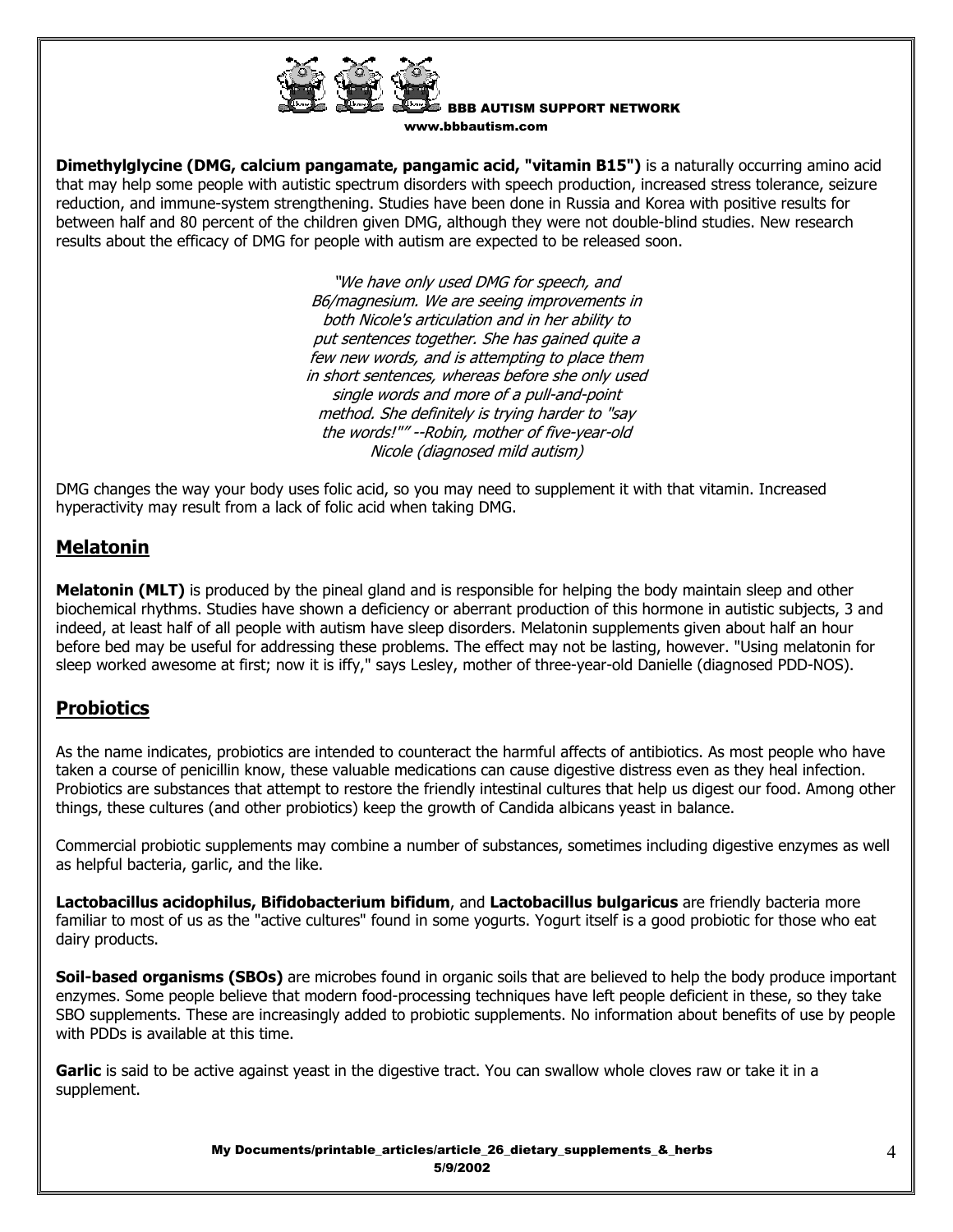

**Caprylic acid** is a fatty acid said to be active against yeast in the digestive tract. **Medium chain triglycerides (MCT oil, also called caprylic/capric triglycerides)** are a liquid source of caprylic acid.

Biotin, a vitamin related to the Bs, is normally produced by friendly bacteria in the digestive tract. Replenishing these flora should ensure enough biotin, but some people do choose to take it directly.

#### **Octocosanol**

**Octocosanol**, usually derived from wheat germ, is supposed to increase stamina, reduce cholesterol, and address neuromuscular deficits. It appears on some lists of supplements that may reduce autistic symptoms, but its method of action is unknown, and it doesn't seem to have much of a track record with parents.

#### **Lecithin**

**Lecithin (phosphatidyl choline**) is a phospholipid found mostly in high-fat foods. It is much ballyhooed for its ability to improve memory and brain processes. Lecithin is necessary for normal brain development; however, double-blind studies of patients with Alzheimer's disease did not substantiate claims that it can help people recover lost brain function.

However, it's possible that increased amounts of lecithin may be one of the keys to the Ketogenic diet's success in some cases of hard-to-treat epilepsy. Some people with epilepsy have also reported reduced number and severity of seizures from taking lecithin as a supplement. It is possible that extra lecithin might be needed to rebuild damaged myelin protein.

There's no hard evidence that lecithin is a good idea for people with autism, but it does not appear to cause harm, and there are some logical reasons to think it might help--especially for patients who have seizures or who test positive for anti-MBP, the autoimmune agent believed to destroy myelin basic protein.

Lecithin is oil-based, and it gets rancid easily. It should be refrigerated. Lecithin capsules are available, but many people prefer the soft lecithin granules. These are a nice addition to fruit-juice smoothies, adding a thicker texture.

**Choline** is one of the active ingredients in lecithin. It is needed by the brain for processes related to memory, learning, and mental alertness, as well as for the manufacture of cell membranes and the neurotransmitter acetylcholine.

**Inosital** is one of the active ingredients in lecithin. It may help in cases of nerve damage and is required by the neurotransmitters serotonin and acetylcholine. Clinical studies have indicated that inositol supplements may be helpful for some people with obsessive-compulsive disorder,4 depression, and panic disorder.5 Benefits specific to autistic spectrum disorders have not been officially documented.

#### **Herbal neurological remedies**

Quite a few herbs have been used to treat neurological disorders through the ages. These substances are referred to as nervines, and some may prove useful for treating specific symptoms associated with autistic spectrum disorders. Of all the herbal remedies, this group of plant extracts are among the strongest, and the most likely to cause serious side effects.

**Aloe Vera gel** is sometimes recommended for GI tract problems. It's a traditional remedy for ulcers. It has antiinflammatory (steroidal), hormonal, antioxidant, laxative, and other effects. Many people find it hard to take internally.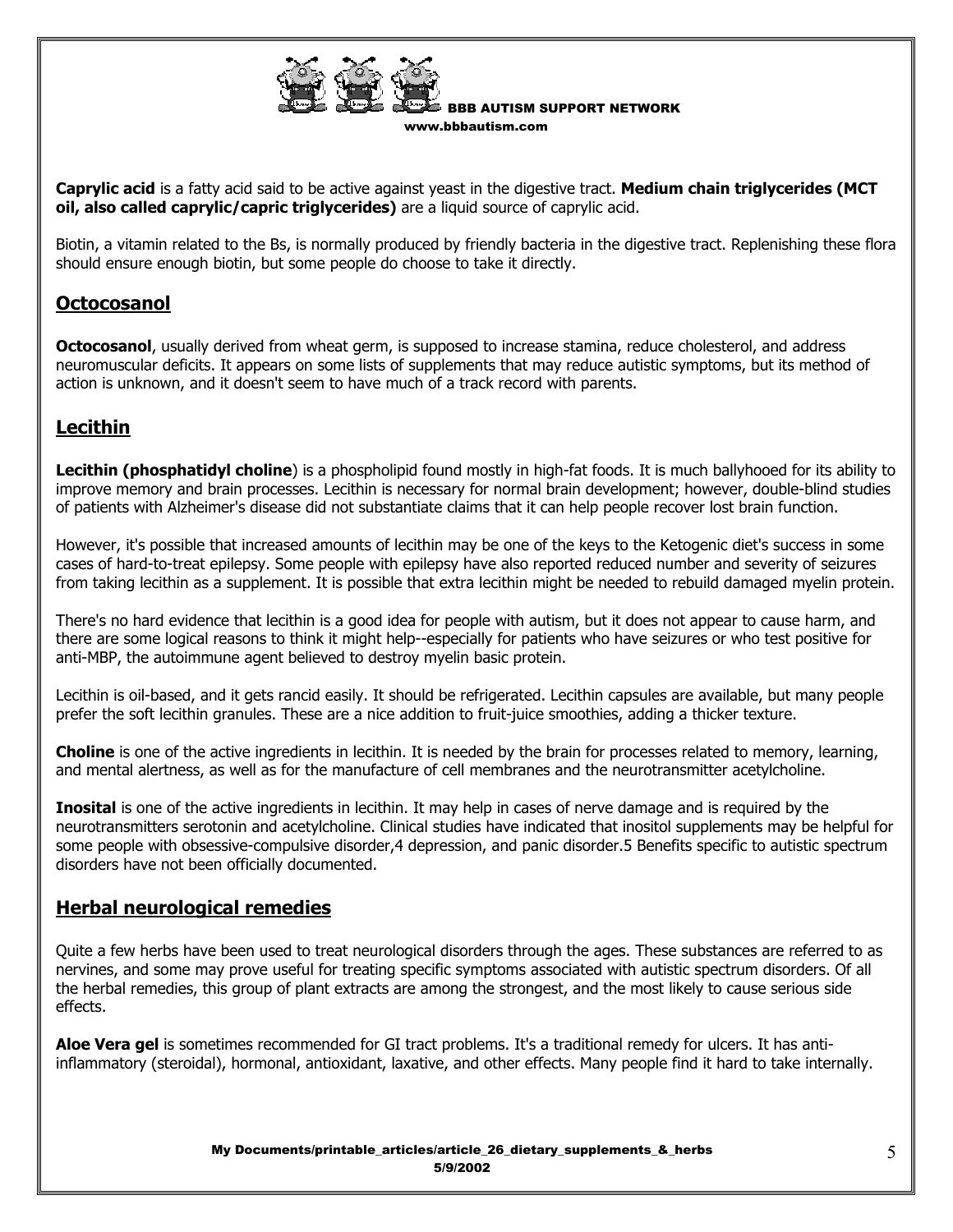

**Black cohosh (Cimicifuga racemosa, squaw root),** a nervous system depressant and sedative, is often used by people with autoimmune conditions for its anti-inflammatory effects. Its active ingredient appears to bind to estrogen receptor sites, so it may cause hormonal activity.

**Chamomile** is a mild but effective sedative traditionally used to treat sleep disorders or stomach upsets.

**Damiana** is a traditional remedy for depression.

**Gingko biloba,** an extract of the gingko tree, is advertised as an herb to improve memory. There is some clinical evidence for this claim. It is an antioxidant, and is prescribed in Germany for treatment of dementia. It is believed to increase blood flow to the brain.

**Gotu kola** is a stimulant sometimes recommended for depression.

**Licorice** is not just for candy or sore throats--it boosts hormone production, including hormones active in the GI tract and brain.

**Passion flower** is recommended by some herbalists for depression, anxiety, and seizure disorders.

**Sarsaparilla,** like licorice, seems to affect hormone production as well as settling the stomach and calming the nerves.

**Skullcap,** an antispasmodic and sedative, is found in both European and Ayurvedic herbals. It traditionally been used to treat tic disorders and muscle spasms, as well as seizure disorders, insomnia, and anxiety.

**St. John's wort (hypericum)** has gained popularity as an herbal antidepressant. It has the backing of a decent amount of research, but, as noted in Chapter 5, Medical Interventions, those choosing to use this remedy should follow the same precautions as with SSRIs and MAOIs, two families of pharmaceutical antidepressants. It can cause increased sensitivity to light. It is available prescription in Germany, where it is the most widely used antidepressant.

#### **Valerian is a strong herbal sedative. It should not be given to young children.**

#### **Herbal antibiotics**

Several herbs appear to have antiseptic, antiviral, antifungal, or antibiotic properties. Obviously, if these substances are active, they should be used carefully and sparingly, despite the claims of certain manufacturers who encourage daily use for disease prevention. Those who prefer herbal remedies might want to try **cat's claw** and **grapeseed o**il, both mentioned in the previous section on antioxidants, or one of the following:

**Bitter melon (momordica charantia),** an antiviral from the Chinese herbal pharmacopoeia, is the plant from which the active ingredient in some protease inhibitors (the powerful drugs used to combat AIDS) is derived.

**Echinacea purpurea**, another herbal antiseptic, also dilates blood vessels and is said to have antispasmodic qualities as well.

**Goldenseal,** an alkaloid isoquinoline derivative related to the minor opium alkaloids. Its active ingredient, hydrastine, elevates blood pressure. This is a very strong herb with antiseptic properties when taken internally or applied topically in powder or salve form. It acts on the mucous membranes of the GI tract when taken internally.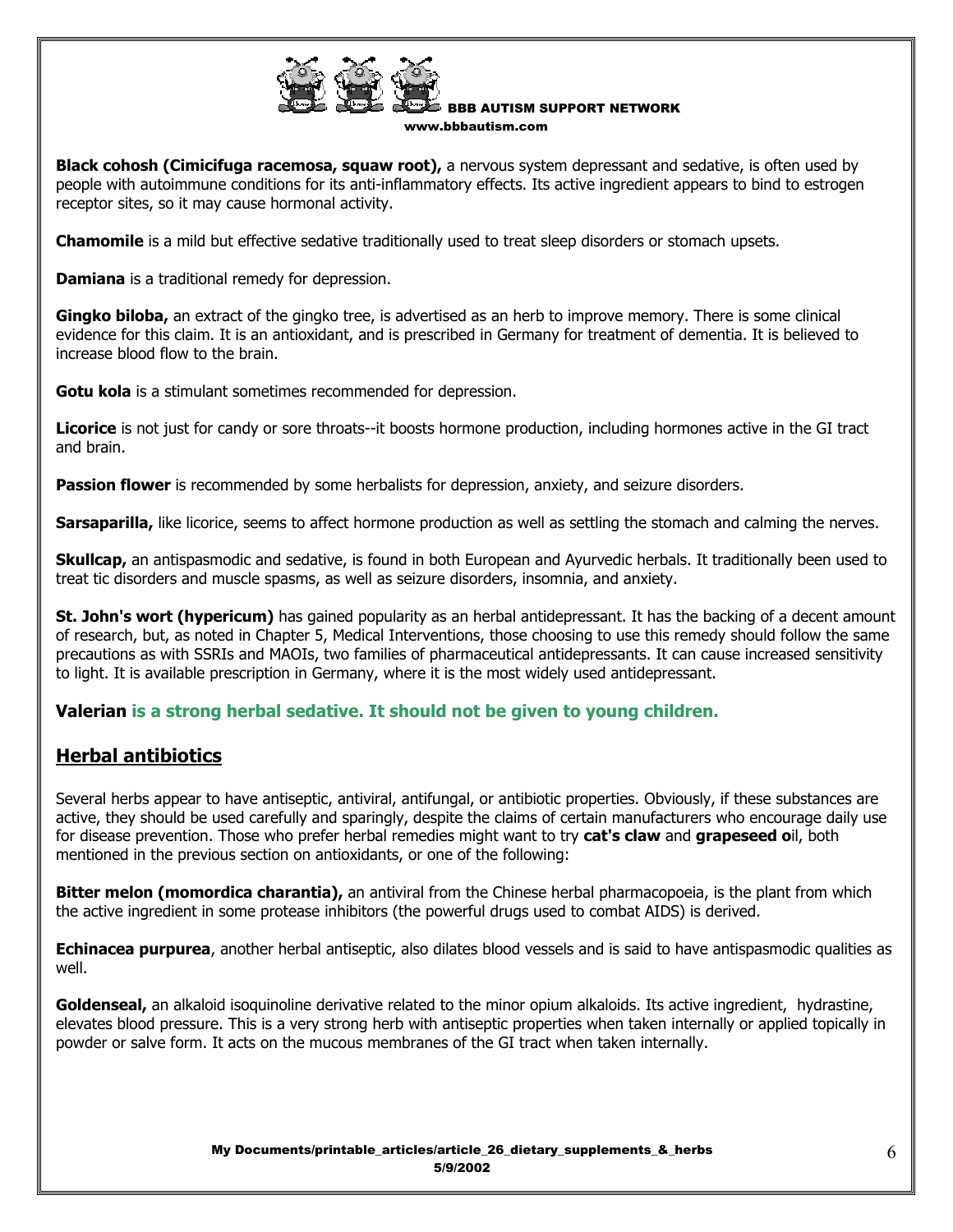

**SPV-30**, derived from the European boxwood tree, is a fairly new item in this category. It apparently includes some antiviral and steroidal (anti-inflammatory) compounds, and has become very popular among people with AIDS as an alternative to pharmaceutical antivirals.

## **Sphingolin**

**Sphingolin** is a glandular supplement made from cow spinal-corn myelin, repackaged in pill form. Some practitioners recommend it for children who have tested positive for myelin sheath proteins in the bloodstream. It is used by quite a number of people with multiple sclerosis and other neurological disorders that involve demyelinization.

Although anecdotal reports indicate that some people with PDDs have had symptom reductions when taking sphingolin, there could be a hidden problem with this supplement. It could contain particles that cause the deadly neurological disorder spongiform encephalopathy, "mad cow disease." It is not available in the UK for this very reason--and there's no reason to believe that this disease exists only in UK cattle or UK humans.

### **Evaluating supplement claims**

No matter what kind of alternative practitioner or therapy you choose, it's just as important to be a smart consumer in this area as it is with traditional medicine. Unfortunately, it can be more difficult. Medications with approval from the FDA or similar government bodies undergo rigorous testing. Study results and detailed information about these compounds are available in numerous books, online, or directly from the manufacturers.

With "natural" remedies, that's not always the case. It seems like every week another paperback book appears making wild claims for a "new" antioxidant compound, herbal medication, or holistic therapy. The online bookstore Amazon.com lists nearly twenty titles about St. John's wort alone! These books--not to mention magazine articles, Web sites, and semiinformed friends--sometimes wrap conjecture up in a thin veneer of science. They may reference studies that are misinterpreted, that appeared in disreputable journals, or that were so poorly designed or biased that no journal would publish them.

Supplement salespeople, and particularly those who take part in multilevel marketing schemes, seem to have taken lessons from their predecessors in the days of the traveling medicine show. They have little to lose by making outrageous claims for their products and much to gain financially. Here are just a few of the unsupported claims found in a single five-minute sweep of supplement-sales sites on the Internet:

"Glutathione slows the aging clock, prevents disease and increases life."

"Pycogenol ... dramatically relieves ADD/ADHD, improves skin smoothness and elasticity, reduces prostate inflammation and other inflammatory conditions, reduces diabetic retinopathy and neuropathy, improves circulation and enhances cell vitality ... " [and, according to this site, cures almost anything else that might ail you!]

"Sage and bee pollen nourish the brain."

"Soybean lecithin has been found to clean out veins and arteries--dissolve the gooey sludge cholesterol--and thus increase circulation, relieve heart, vein and artery problems. It has cured many diabetics--cured brain clots, strokes, paralyzed legs, hands and arms!"

Take the time to browse your local health-food or vitamin store's shelves, and you'll probably spot a number of products that are deceptively advertised. Some companies try to deceive you with "sound-alike" names, packaging that mimics other products, or suggestive names that hint at cures. Other colorful bottles of pills contain substances that can't actually be absorbed by the body in oral form--for example, "DNA" (deoxyribonucleic acid, the building block of human genetic

> My Documents/printable\_articles/article\_26\_dietary\_supplements\_&\_herbs 5/9/2002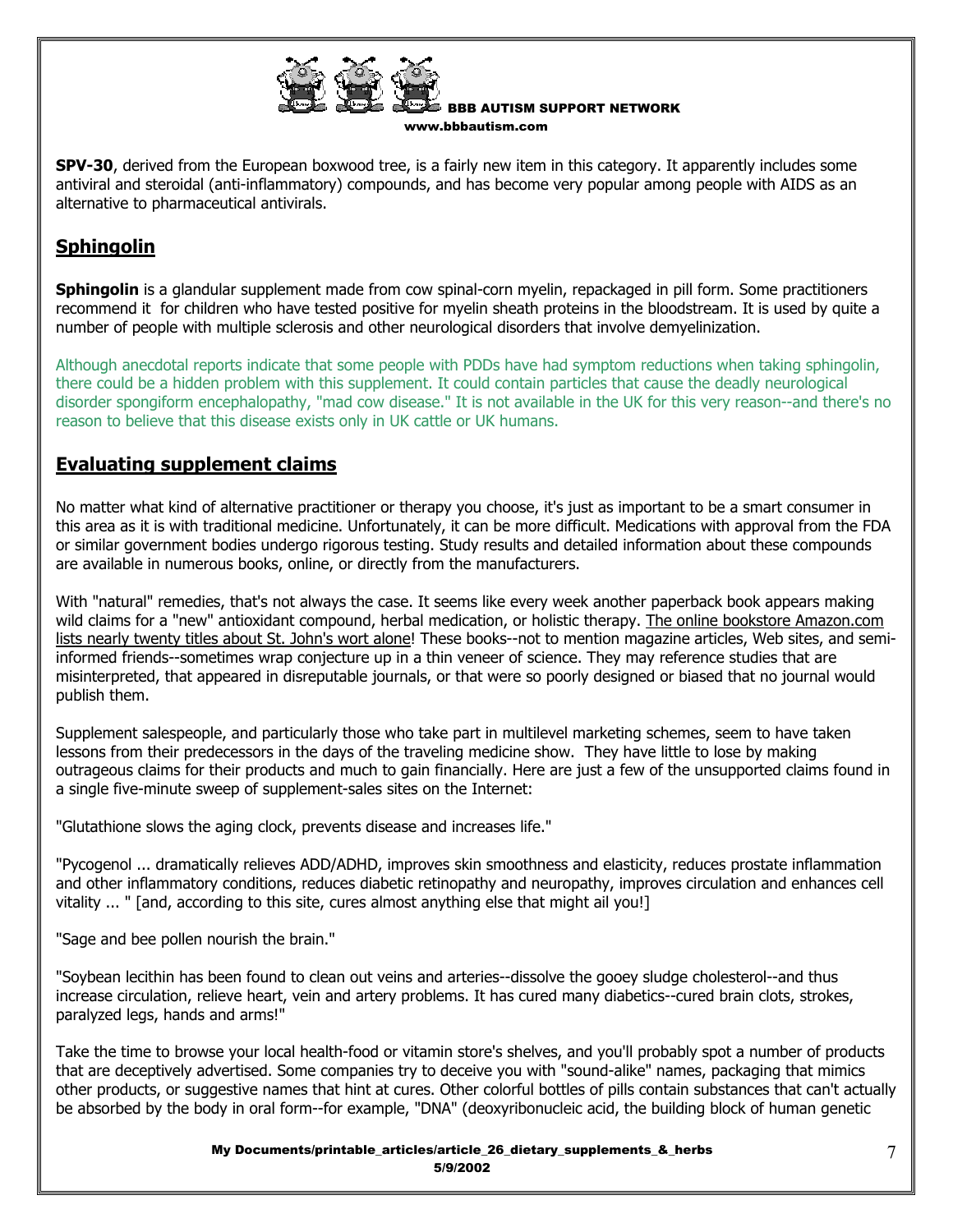

material) graces the shelves of some shops. One site for a manufacturer of this useless "supplement" claims that "it is the key element in the reprogramming and stimulation of lazy cells to avoid, improve, or correct problems in the respiratory, digestive, nervous, or glandular systems." It also notes that this "DNA" is extracted from fetal cells. Other brands are apparently nothing but capsules of brewer's yeast.

As the previous section on vitamins and supplements indicates, some other supplements provide end products of internal procedures, such as glutathione, instead of the precursors needed for the body to make a sufficient supply on its own, such as vitamin E. This approach may not work. When in doubt, consult with your doctor or a competent nutritionist.

How can you assess supplement claims? Start by relying primarily on reputable reference books for your basic information, rather than on advertisements or the popular press. Watch out for any product whose salespeople claim it will "cure" anything. Supplements and vitamins may enhance health and promote wellness, but they rarely effect cures. Be wary of universal usefulness claims. The worst offenders in supplement advertising tout their wares as cure-alls for a multitude of unrelated conditions in an effort to make the most sales.

There are a few other sales pitches that should make you wary. If a product's literature references the myth of the longlived Hunzas, someone's trying to pull the wool over your eyes. This tale of hardy Russian mountain folk who supposedly all live to be well over 100 years old was refuted long ago by reputable researchers. If it's a natural substance but a particular company claims to be the only one to know the secret of its usefulness, that really doesn't make much sense. Be especially cautious when sales pitches are written in pseudoscientific language that doesn't hold up under close examination with a dictionary. This is a popular ploy. For example, one product that has occasionally been peddled to parents of children with PDDs claims to "support cellular communication through a dietary supplement of monosaccharides needed for glycoconjugate synthesis." Translated into plain English, this product is a sugar pill.

Even when you have seen the science behind a vitamin or supplement treatment, there's still the problem of quality and purity. It's almost impossible for consumers to know for sure that a tablet or powder contains the substances advertised at the strength and purity promised. Whenever possible, do business with reputable manufacturers that back up their products with potency guarantees or standards. In most European countries, potency is governed by government standards; in the US, it's a matter of corporate choice.

## **"Natural" does not mean "harmless." Vitamins and supplements can have the power to heal, and the power to harm. Be sure to work closely with your physician or a nutritionist if you're using anything more complex than a daily multivitamin.**

Notes:

1.Dr. Rosemary Waring, "Biochemical Parameters in Autistic Subgroups," October 1995 presentation to 4th Consensus Conference on Biological Basis and Clinical Perspectives in Autism, Troina, Sicily, based on ongoing studies at the University of Birmingham (UK) Biochemistry Department.

2.Dr. Robert J. Sinaiko, "The Biochemistry of Attentional/Behavioral Problems," presentation to the 1996 Feingold Association Conference (http://www.feingold.org/sinaiko.shtml).

3.R. S. Chamberlain and B. H. Herman, "A Novel Biochemical Model Linking Dysfunction in the Brain, Melatonin, Proopiomelanocortin Peptides, and Serotonin in Autism," Biological Psychiatry 28 (1990): 773-793.

4.M. Fux et al., "Inositol Treatment of Obsessive-Compulsive Disorder," American Journal of Psychiatry 153 (1996): 1219- 1221.